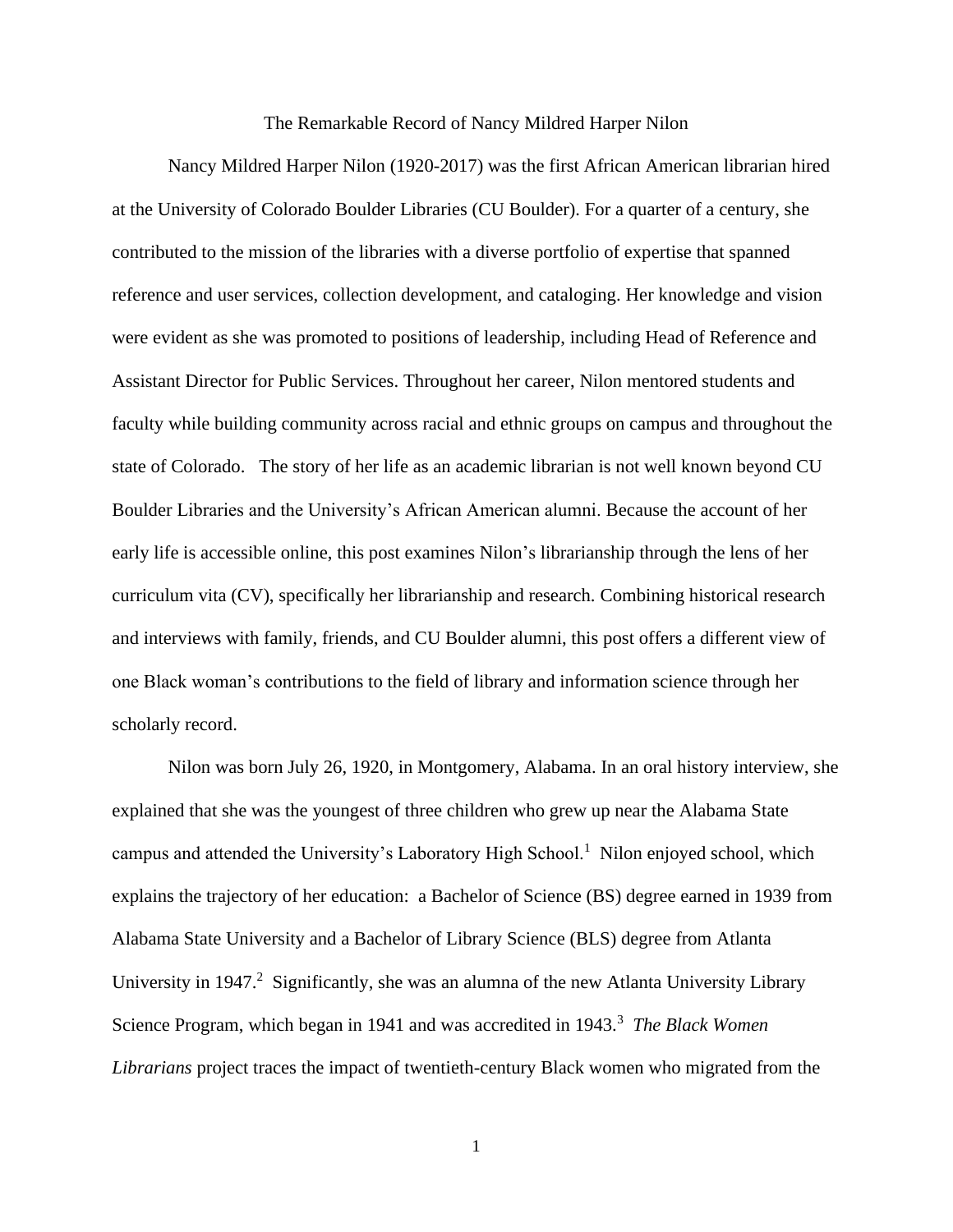South to public and academic libraries across the United States. A project of this nature recovers stories of remarkable women like Nilon, who was in the initial wave of Atlanta University's library science graduates.

As with most twentieth-century African Americans, Nilon's early life and career can be mapped to segregation in the United States and African American education and library science history. In an interview for the Voices of Black Women of Boulder County History Project, she shared what life was like in Montgomery and in mid-twentieth-century Boulder.<sup>4</sup> Readers may be unfamiliar with the history of education in the United States, which included separate and unequal, substandard facilities for Blacks, and library history, which included substandard community libraries (if a library was funded at all) in Black communities. This author wondered whether Nilon was aware of the 1936 controversy of the annual American Library Association (ALA) conference held in Richmond, Virginia, in the Jim Crow era when Southern business establishments only refused service to Black librarians attending the conference.<sup>5</sup> Racist incidents in which Black librarians were denied conference lodging and ordered to enter establishments through service entries to attend sessions took place eleven years prior to Nilon earning her Bachelor's degree in library science. If she was aware of the 1936 ALA conference, it did not deter her.

Moreover, this historic event reveals the lack of courage on the part of ALA leaders and members, underscoring the racism within the profession. One ALA member and critic, Eric Moon, editor of the *Library Journal* in 1936, referred to racism within the profession as the "Silent Subject."<sup>6</sup> This author agrees that the history of racism in library and information science has only recently received serious attention. Yet, it was into this environment that Nilon strode with energy and enthusiasm, armed with her intellectual wit.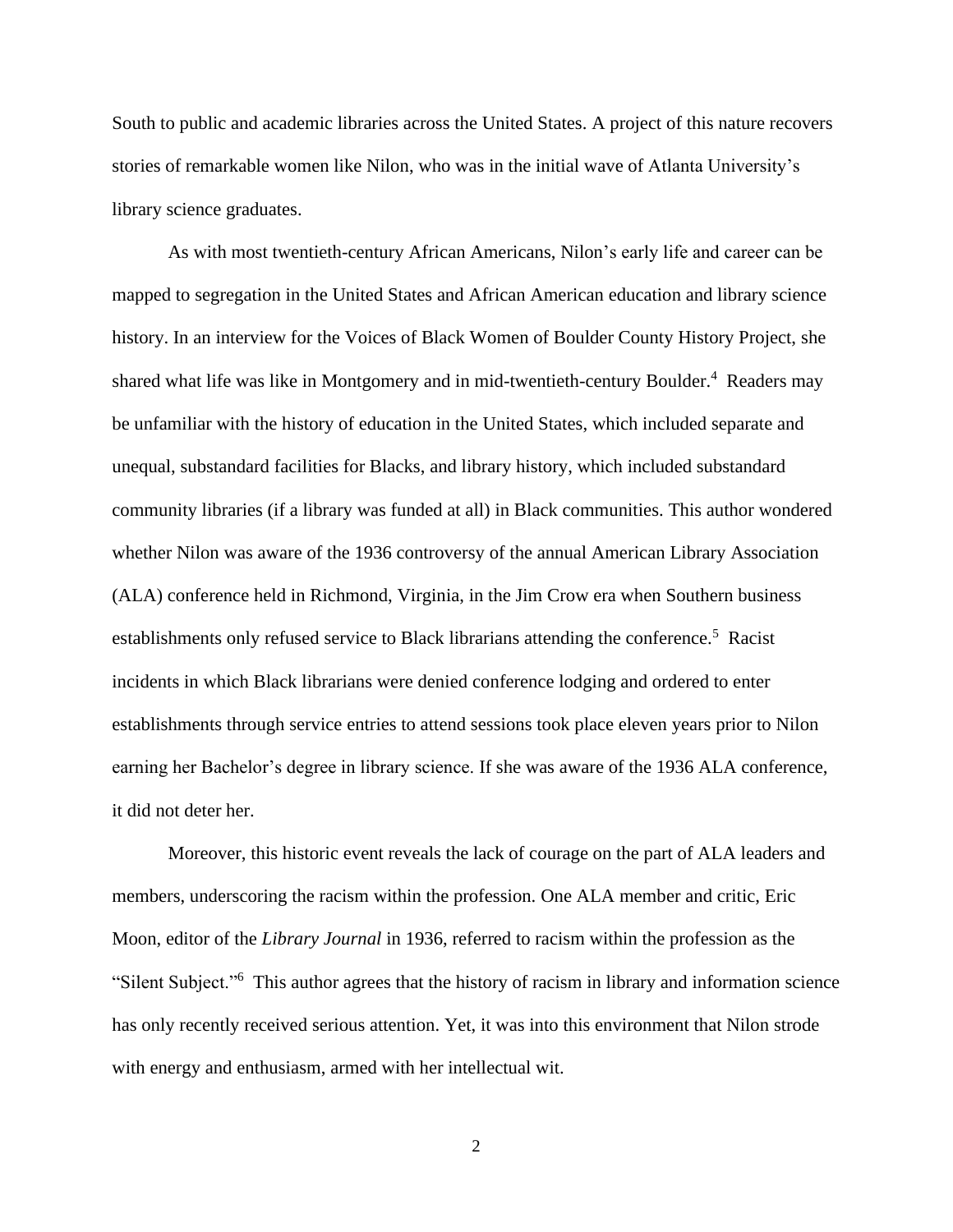Before arriving in Boulder, Nilon held library positions at Atlanta University, Alabama State University, and Wayne State University. She came to Boulder with her husband, Dr. Charles Nilon, who accepted a position with the CU Boulder Department of English. Upon his appointment, Dr. Nilon became the University's first African American faculty member.<sup>7</sup> Two months after moving to Boulder (October 1956), Nilon gave birth to their son Charles H. Nilon, Jr.<sup>8</sup> Her CU Boulder Libraries career began in 1960 with a temporary one-year part-time position as an assistant circulation librarian while she artfully managed parenthood since Charlie was four years old at the time. At the conclusion of the initial year, she continued to accept parttime positions, first as a reference librarian and then in the Interlibrary Loan unit. These positions served her well as she developed a deep knowledge of the library's holding, learning the strengths and identifying the gaps in the collections.

Most importantly, Nilon understood how and when students used the library to conduct research. By 1962, she had earned her master's degree in library science from the University of Denver (DU), which had become a requirement for all library faculty positions. In 1967, Nilon was asked to apply for and then offered a full-time permanent position as the Head of the Reference Department, which she led until 1978. She achieved the rank of assistant professor in 1972 as CU Boulder librarians had gained faculty status as early as  $1962<sup>9</sup>$  In 1978 Nilon was promoted to Assistant Director for Public Services, a position she held until her retirement in 1986.

Nilon's CV reveals that her mission was to teach, connect with campus and the public, and improve access to resources and collections. Importantly, students from underrepresented communities were arriving on campus in small numbers, and her presence, along with her husband's, served as visual cues of a changing social demographic in the halls of academe.<sup>10</sup>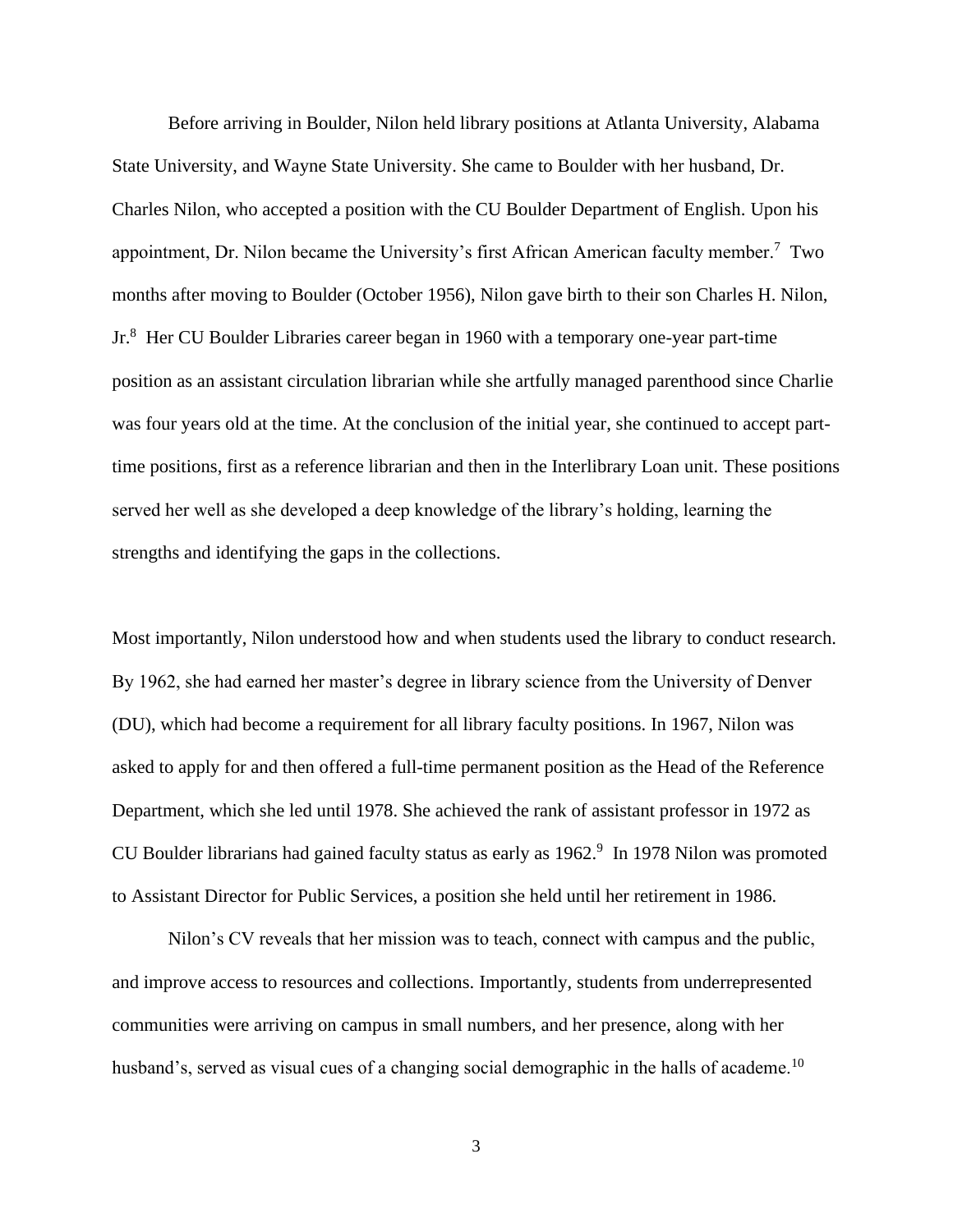## **Librarianship / Teaching**

Term papers, long a staple in the US undergraduate curriculum, required students to learn how to navigate the card catalog, not yet automated in the late 1960s and in transition in the 1970s. When Nilon joined the Reference Department in 1967, she was experienced in teaching the use of the card catalog. She and her colleagues recognized that meeting students at their time of need to complete term paper assignments presented an opportunity to demonstrate how libraries could serve as both an academic resource and a student support service. The teaching section of her CV traces her "Term Paper Techniques" workshops from 1975 to 1981. This type of outreach was highlighted in the first issue of the *Journal of Academic Librarianship* in May 1975. In a piece entitled "Term Paper Clinic," this strategy was explained:

Now in its fourth year, the Term Paper Clinic is for those who start late and who doesn't? — and who need help NOW. "We don't try to teach them," says Mildred Nilon, the head of CU's Reference Dept. "We help our students find the materials they need when they need them most: in those hectic days of the second half of each semester known as 'term paper time'." It's eyeball-to-eyeball assistance; double-staffing evenings and weekends; faculty and staff volunteers from all departments of the CU library system; staying with the student for as long as he or she need help. This one-to-one commitment by library faculty and staff for three weeks each semester is the key to the TPC's success."<sup>11</sup>

The "eyeball-to-eyeball assistance" described the strategy of connecting with students and of the commitment that the libraries' faculty and staff had for an all-hands-on-deck approach fifty years ago, which remains relevant in 2022.

For graduate students, Nilon was both coordinator and co-teacher of a series called *Dissertation Acupuncture,* taught over the summers of 1972 to 1977. She taught research methodology, organized as six two-hour sessions over the fall and summer sessions from 1977 through 1979. Dr. George Jones, a doctoral candidate in CU's Department of Sociology at the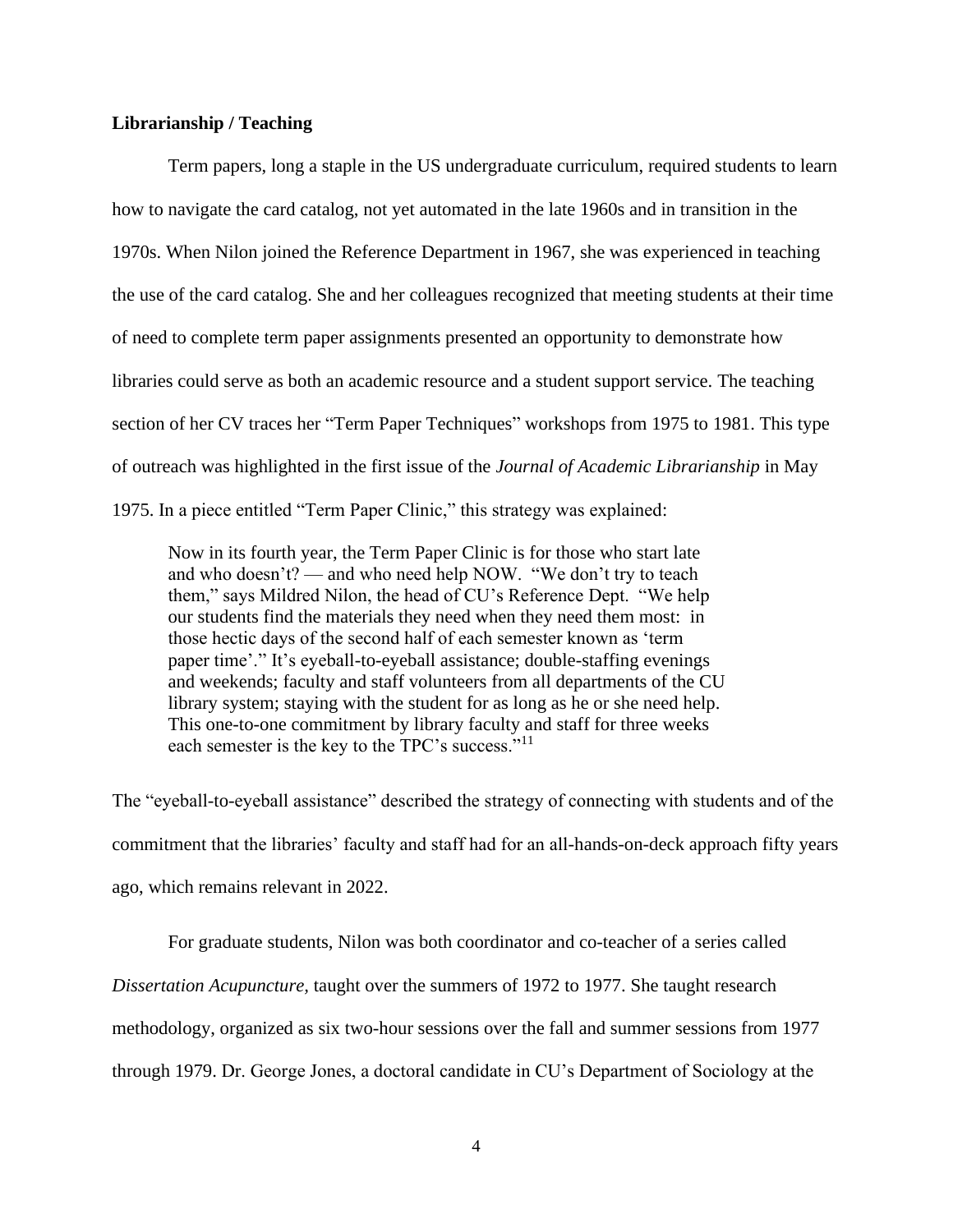time, explained that Nilon was the sixth member of his dissertation committee.<sup>12</sup> As ex-officio in 1973, she helped him organize his primary research and introduced him to information sources. Jones described the weekly coaching and counseling sessions that she held with him. It is logical to assume that the unpublished paper, "Library Instructional Programs for Graduate Students," highlighted her work with students like Jones — a non-traditional graduate student in need of academic support that differed from the instruction that undergraduates required. Other forms of graduate instruction included her supervision and mentorship of DU MLS graduate students: Yvonne Richert in the summer of 1968 and Patricia Storey over the summer of 1974. In 1969, she collaborated in training two interns from Historically Black Colleges and Universities (HBCUs), who were funded by a Ford Foundation Grant. For Nilon, connecting with a range of students with her "eyeball-to-eyeball" approach was standard operating procedure throughout her tenure as an academic librarian and underscored the importance of connecting with students individually.

For many African Americans, education continued beyond the classroom. Because Black history was overlooked and given short shrift in the public schools, learning about African American history was the responsibility that Black families and the community maintained. In her oral history interview, she described the Nilons as a family of readers and remarked on the importance of the Freedom School in Boulder, which son Charlie attended. These schools provided the Black community an alternative education to counter "the sharecropper education" or second-class citizen education, which prevailed in much of the South.<sup>13</sup> Education was at the forefront of everything the Nilon's undertook.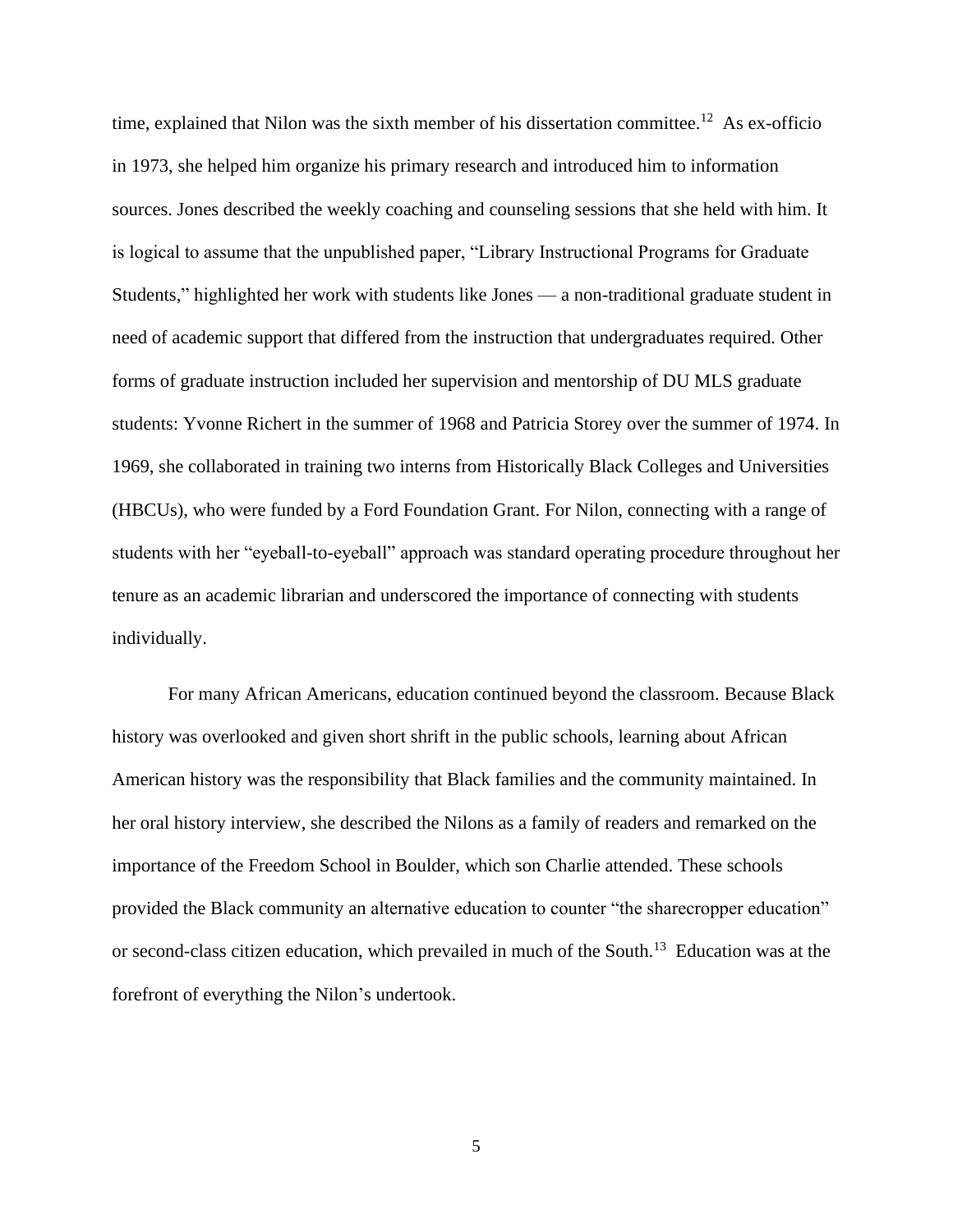## **Research**

Nilon's 1983 CV listed seven publications, three unpublished papers, and a co-edited script for a video production that formed her research agenda from 1966 until 1981. The first five entries were not reviewed due to COVID-19 pandemic access restrictions at CU Boulder Libraries. The 1975 and 1981 co-edited editions of ["Library Guide for the Faculty"](http://libraries.colorado.edu/record=b2811590~S3) are in microfiche but were inaccessible. A reader may imagine that the guide orients teaching faculty to the physical spaces and location of reference tools while explaining the open stacks for circulating materials and highlighting unique resources and services.

Her earliest publication from 1966 is the ["Programmed Textbook on the Use of the](https://files.eric.ed.gov/fulltext/ED050788.pdf)  [University of Colorado Libraries,"](https://files.eric.ed.gov/fulltext/ED050788.pdf) co-authored with Mary Lou Lyda, Joseph M. Mapes, and Ruth Carol Scheerer. This work instructed students in the public catalog before online catalogs became a reality in many US college and university libraries' instruction. The organization of a bibliographic record, understanding the meaning of different parts of a call number, and how to locate books and use indexes to locate periodicals and journal articles — all things related to identifying and accessing books, serials, and various media formats — were introduced in this text.

One publication that stands out is the 1974 article she wrote with Marcy Murphy, "The Reference Advisory Interview: Its Contribution to Library-User Education," published in *Educating the Library User*.<sup>14</sup> This piece remains relevant in 2022 with the thesis that "... the concern here is not with librarians' knowledge of information sources or its transmission to the users. The focus is rather on the interview itself as an educational medium, that crucial exchange which takes place between the librarians and the user before the retrieval of the information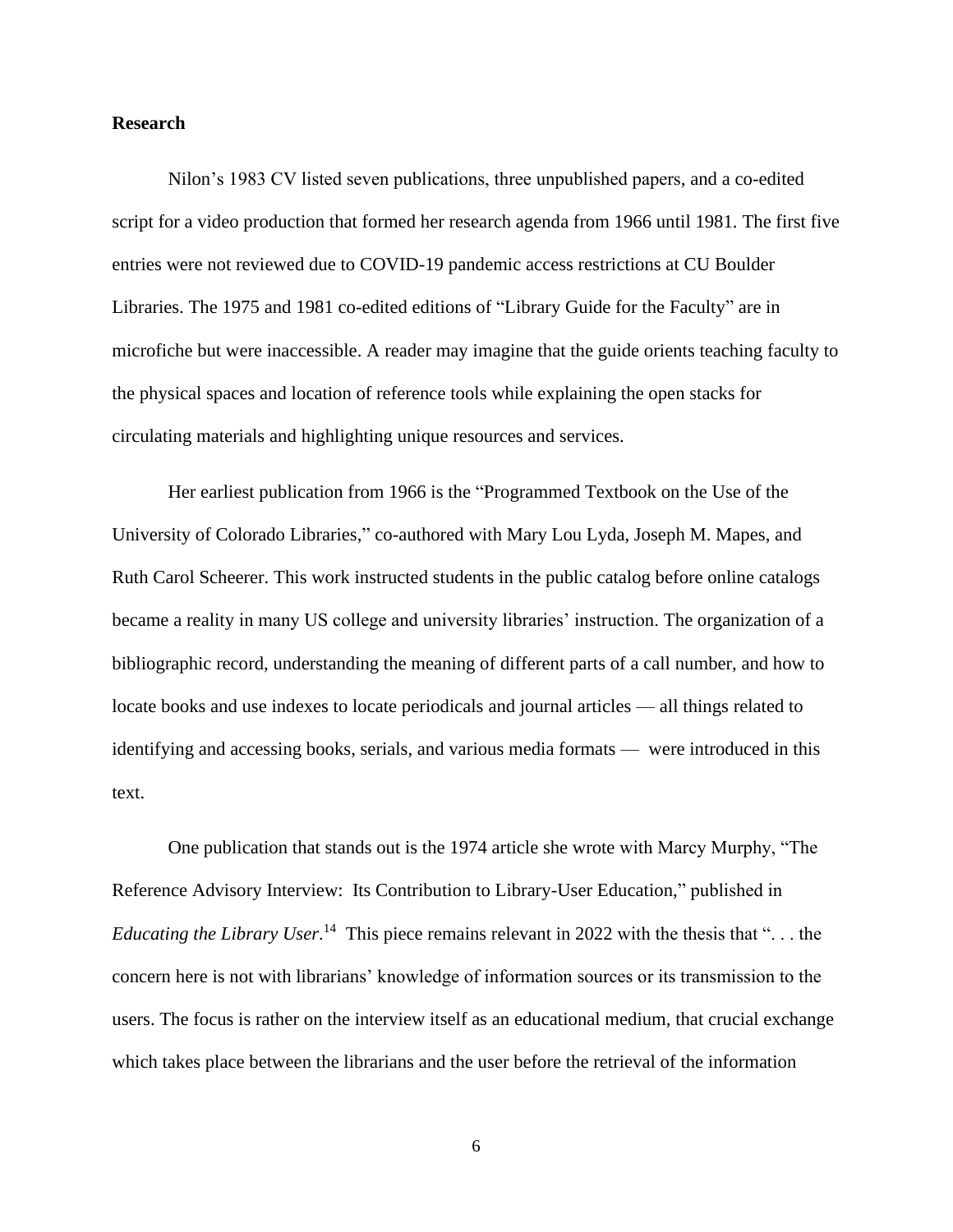begins."<sup>15</sup> Their qualitative study of the graduate curriculum in communication skills is an unrecognized and underappreciated contribution to library and information science research.

Murphy and Nilon analyzed responses to a survey they deployed nationally to gauge whether librarians received formal interview skills training in graduate library science programs or post-graduate in professional development offered in public, academic, or state library settings. Their thesis was that a reference interview is an overlooked teaching opportunity in a librarian-patron interaction and crucial to understanding a patron's expressed need or research question. In fact, the co-authors noted that with changing patron demographics in public and academic libraries in response to twentieth-century social movements, librarians' communication skills varied significantly given that the majority of academic librarians were white and from middle-class backgrounds.<sup>16</sup> To gauge specifically where or how a librarian would acquire and/or improve interview techniques and communication skills, they analyzed the inclusion of this skill set in the curriculum of graduate programs and professional development offered in various libraries.

Murphy was a librarian at the US Air Force Academy Library in Colorado Springs, Colorado. Collaborating with a colleague on this type of research shows how Nilon's professional network spanned the state. Moreover, some fifty years later, one sees that interpersonal skills of librarians remain an issue, which the authors referred to as "approachability" in 1974. Their overall finding was that "…although several academic and public libraries seem committed to the concept of continuing educations, their course offerings seem almost exclusively dedicated to improving managerial and technical skills rather than communicating with users."<sup>17</sup> Specifically, they categorized the reference interview in three parts, the first being: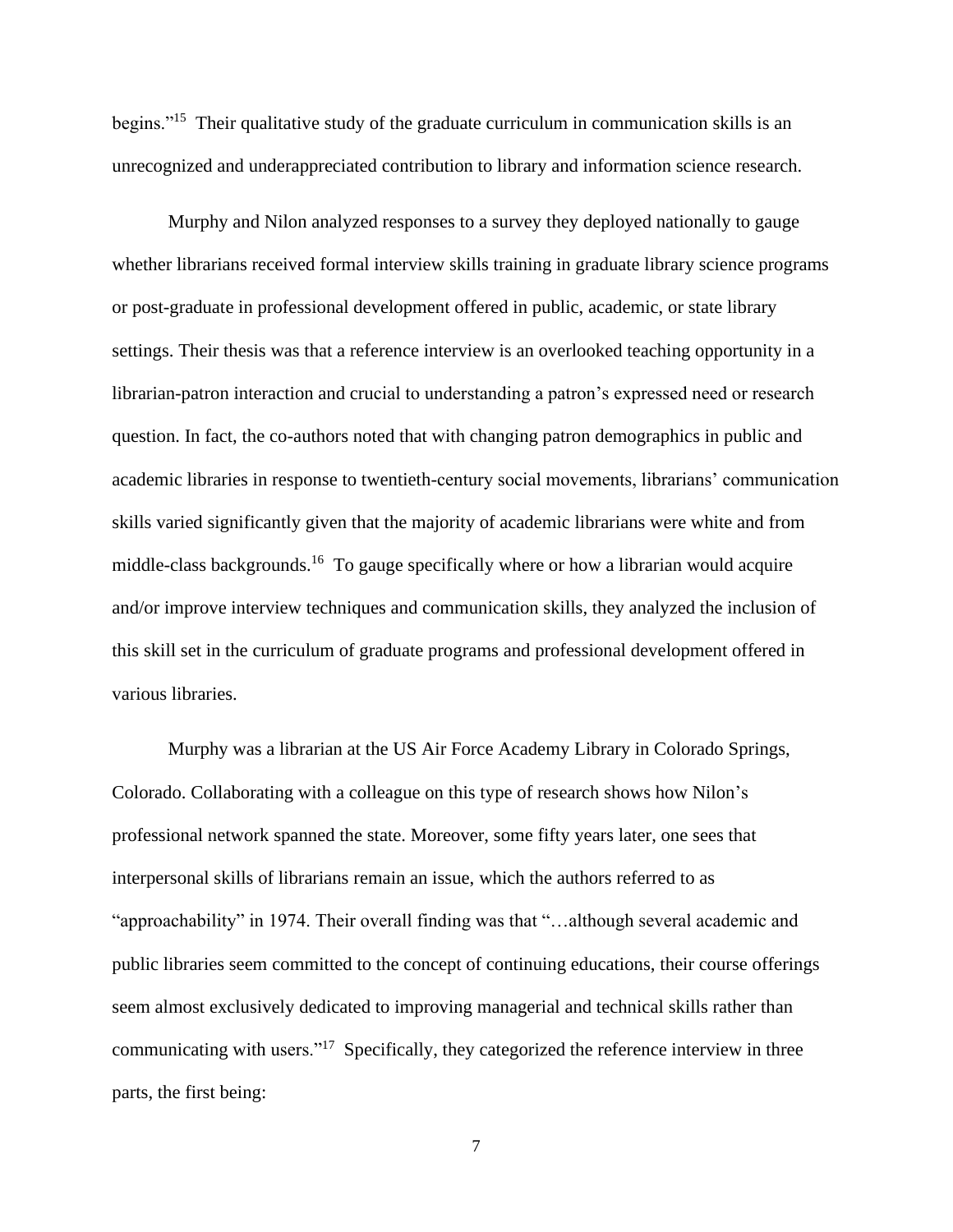"… that which establishes the climate in which good interpersonal communication can occur . . . the second part . . . consists of the actual question negotiation, when the users try to communicate to the librarian what their respective needs are and the librarian attempts in each case to be open, perceptive, and empathetic . . to check constantly for feedback, in order to assure that the message received by the librarian is in fact the once intended to be conveyed.<sup>2</sup>... the third part of the interview is the follow-up, the actual search for information, that is subsequent to the first two stages.<sup>18</sup>

The relevance of their research to the present day is striking and documents how communication skills historically were underrecognized yet remain paramount to the profession. Akin to a physician's "bedside manner," librarians must be skilled interacting with and listening to a range of constituents. In 1976, CU Boulder Libraries' colleague and head of ILL, Virginia Boucher, cited their research in her *Research Quarterly (RQ)* article, "Nonverbal Communication and the Library Reference Interview," categorizing their work as establishing climate during questioning and negotiation of a user's expressed need.<sup>19</sup>

In the time of COVID-19, the importance of interpersonal communication, specifically "approachability," has been compounded due to the abrupt move to online learning and reference services. Librarians and personnel must be astute to visual cues and body language in an online venue, and interview skills remain as relevant an issue as in the time of this prior scholarly research. Ultimately, of the publications available to review, one sees the range of instructional and research interests that Nilon had over the course of her career. From guides to the library system, instructional textbooks, and the quantitative analysis of their national survey regarding a professional skill, the research of Nilon and Murphy was foundational to twentieth-century library and information science literature.

### **Observations**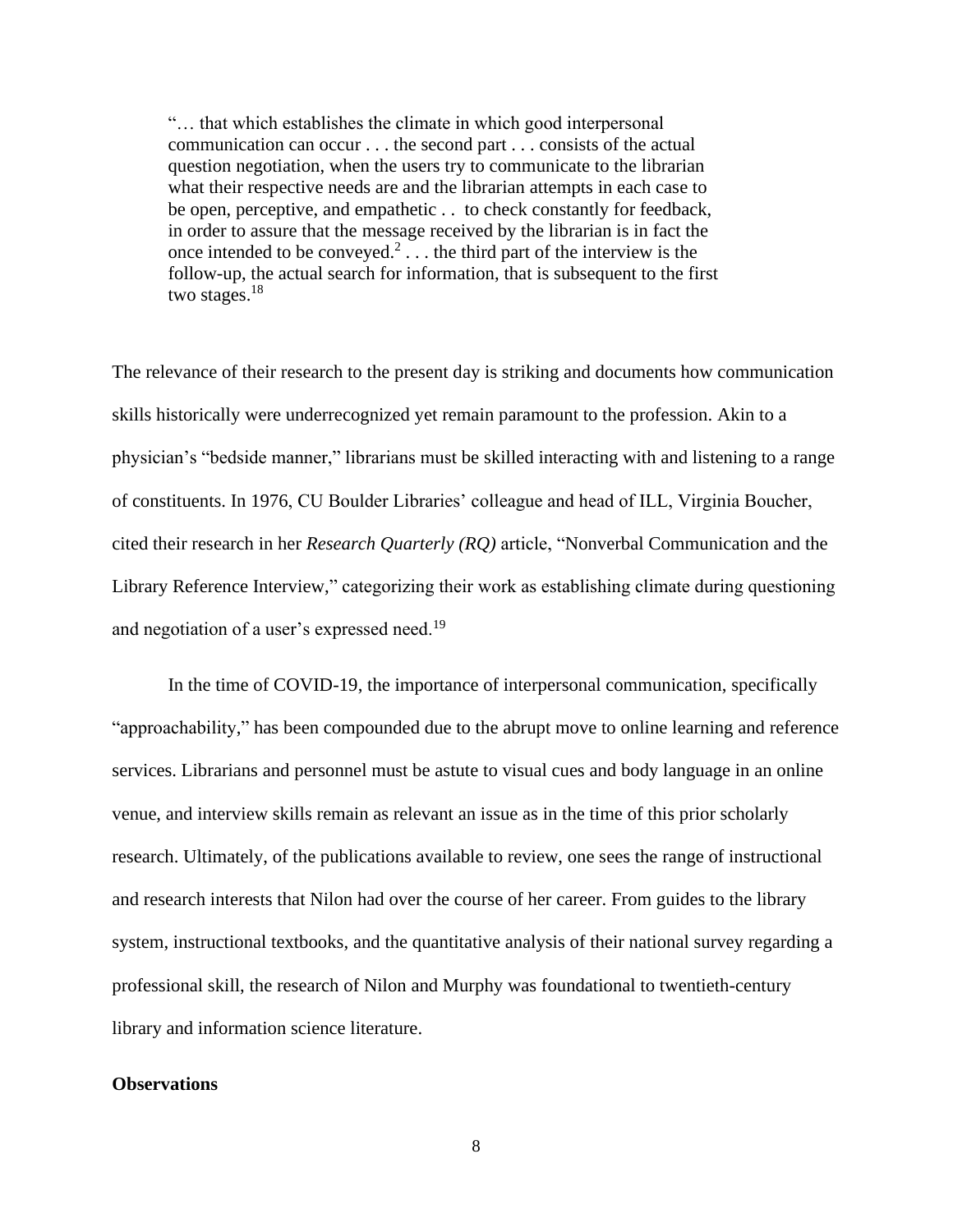Nilon was the first degreed African American librarian on the faculty of the University of Colorado Boulder Libraries. This post is by no means an exhaustive review of her scholarly and professional record. Instead, it is a snapshot based on her CV. Future researchers may consider analyzing Black women's CVs and résumés in college and university libraries, in particular noting professional networks that Atlanta University graduates developed and maintained through national ALA service. These women may not have preserved their personal papers for placement in their university or local history archive, and a CV or résumé may be one of the few extant sources available to trace twentieth-century Black women librarians. For example, the papers of [Dr. Virginia Lacy Jones,](http://findingaids.auctr.edu/repositories/2/resources/66) Dean of the Atlanta University Library Program, are one source that researches of US library and women's studies may use to trace Black women librarians' social networks. Nilon remained close both professionally and personally to Jones and Barbara Pickett, a librarian at the Louisville Free Public Library after graduating from Atlanta University's program and frequently met with both at ALA conferences.

For historical context about the social climate, the Nilons arrived in Boulder two years after the May 17, 1954, SCOTUS [Brown v Board of Education](https://www.uscourts.gov/educational-resources/educational-activities/history-brown-v-board-education-re-enactment) decision and eight years before the 1964 [Civil Rights Act](https://www.dol.gov/agencies/oasam/civil-rights-center/statutes/civil-rights-act-of-1964) signed by President Lyndon B. Johnson. This is significant because Black students from Colorado and the US South enrolled and attended CU Boulder as early as 1945, yet their numbers remained low through the  $1980s$ .<sup>20</sup> The couple created a community with other African Americans in Boulder and campus personnel, and this is significant because they supported minority students in ways that have not yet been fully recognized and researched. As a librarian, Nilon worked across disciplines to teach research fundamentals and connect students and faculty alike with resources. For some students and faculty, she may have been the first African American they met or came to know as a person of color in a library leadership position.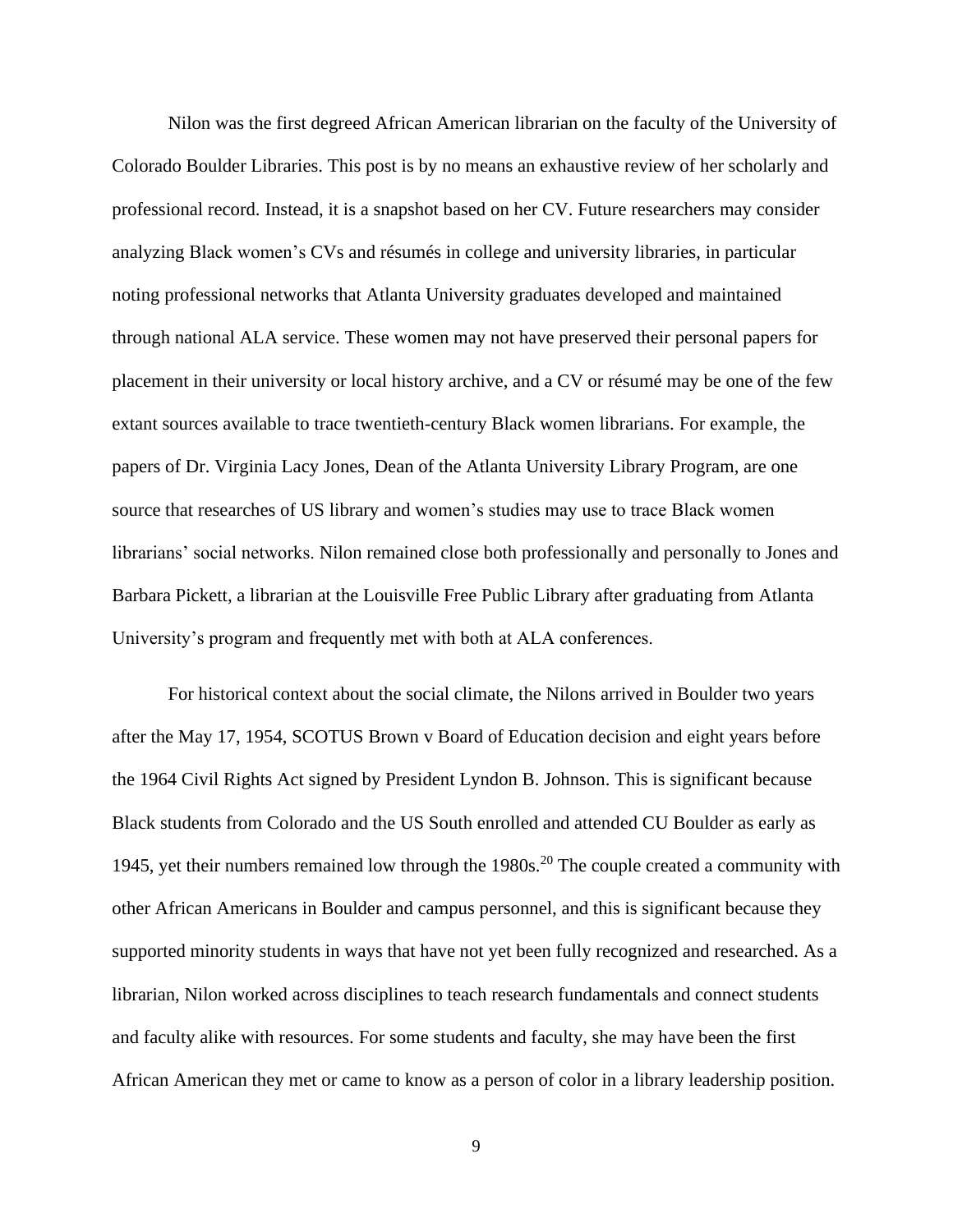While forging a path for newly arriving minority students, Nilon developed relationships with campus allies, professional staff, and teaching faculty. CU Boulder Ethnic Studies Professor William King recounted the mentorship and friendship that the Nilons provided when King joined the faculty in 1972.<sup>21</sup> The culmination of their work at the University of Colorado was acknowledged in 1986 as they received the [Robert L. Stearns](https://www.colorado.edu/homecoming/nominate) award in recognition of their extraordinary achievement in teaching and service to the University and community. Thirty years later, in 2016, CU alum Thomas Windham (PhD Psych '75) partnered with CU's School of Education to honor the couple by establishing the Charles and Mildred [Nilon Teacher Education](https://www.colorado.edu/education/2017/10/09/new-education-scholarship-continues-legacy-cu-boulder-luminaries-charles-and-mildred)  [Scholarship,](https://www.colorado.edu/education/2017/10/09/new-education-scholarship-continues-legacy-cu-boulder-luminaries-charles-and-mildred) which as of 2021 has funded three undergraduate students in the CU School of Education. In a statement made in a 2017 interview, Windham said, "When they saw you, they really saw you. They wanted you to know that just by being who you are, you deserved respect and opportunity."<sup>22</sup> Windham's memory reaches across time to connect with Nilon's 1975 "eyeball-to-eyeball assistance" teaching philosophy. Son Charlie Nilon summed up his support of the Nilon Scholarship with his observation that, ". . . his mother often remarked that she had one son but many children."<sup>23</sup> The scholarship developed and funded in admiration and gratitude from former students, colleagues, friends, and family, will create the next wave of teachers and perhaps a few librarians.

## **Summary**

This LCHS project recovers an overlooked aspect of African American women's history. When Montana State University offered Dr. Charles Nilon a position at the 1956 Modern Language Association (MLA) conference only to rescind it shortly after the conference, CU Boulder Libraries and the small African American community in Boulder could not have known that racism opened the door to the Nilon's Colorado entry.<sup>24</sup> Montana's loss was Colorado's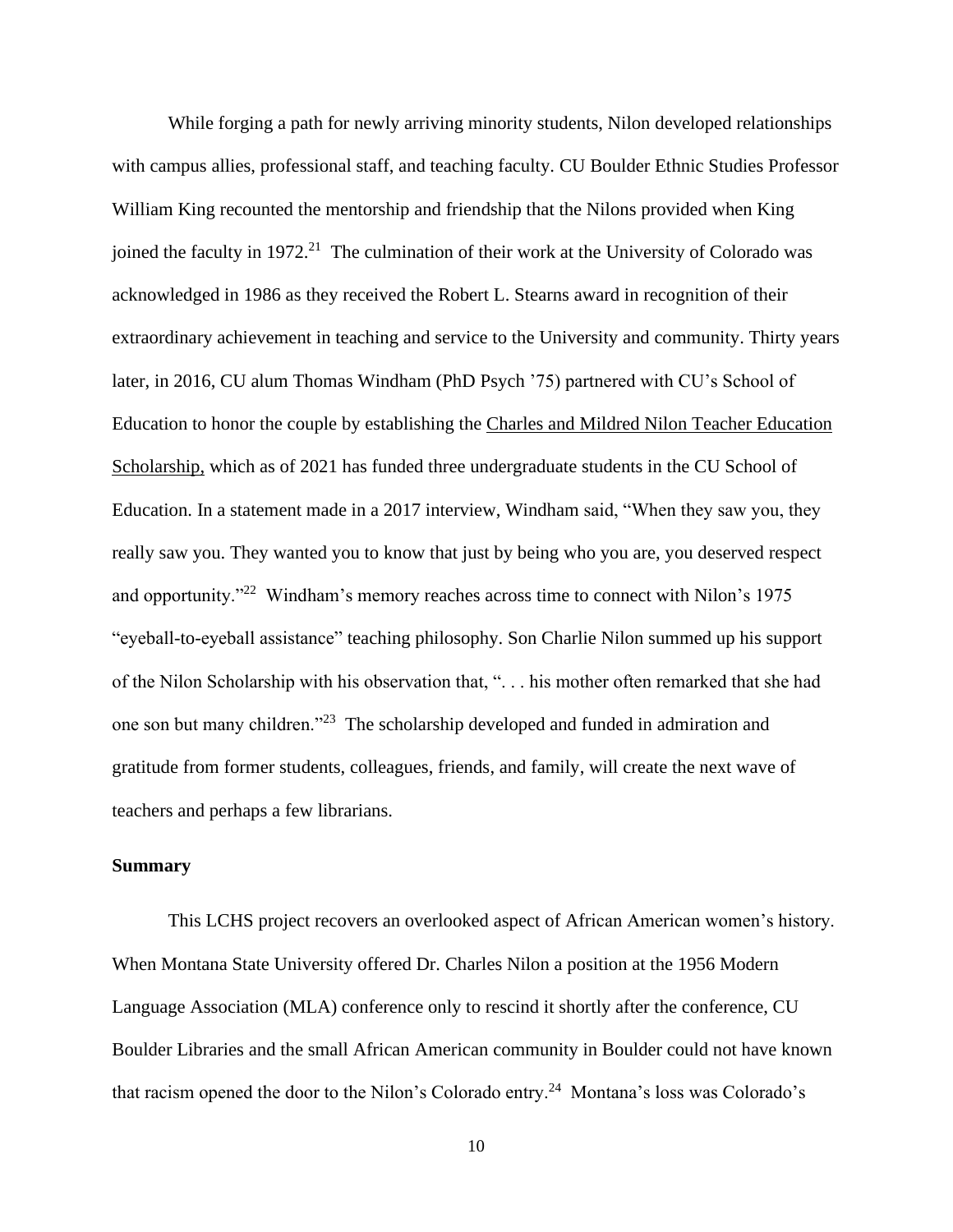gain as the couple joined the community to support the incremental changing demographics of Boulder. One cannot know whether Nilon would have been offered a position at the Montana State University Library or built the type of career she had at CU Boulder Libraries. Many similar scenarios played out in the twentieth century across the country, resulting in Black women librarians working in locations they may never have imagined but located to for employment.

Historical research remains to be undertaken to interpret the social and academic impact that the first wave of twentieth-century Black women librarians had in the early days of social and employment gains made through US federal legislation and US Supreme Court decisions chiefly those women who were the initial Atlanta University library science graduates. Twentieth-century Black women librarians are integral to understanding social changes in US higher education, and Assistant Professor Nancy Mildred Nilon's scholarly record is one example.

## **Gallery**



The author acknowledges that Elsevier granted permission for the use of the first two images by W.H. Webb that appeared on page 25 of "The University of Colorado's Term Paper Clinic." *The Journal of Academic Librarianship* 1, no. 1 (1975).

The third photo is Nilon, Nancy, portrait from the University of Colorado Boulder Publicity Offices Collection (COU: 3331), University of Colorado PhotoLab, Series 1: 1940s-1979s, Box 35.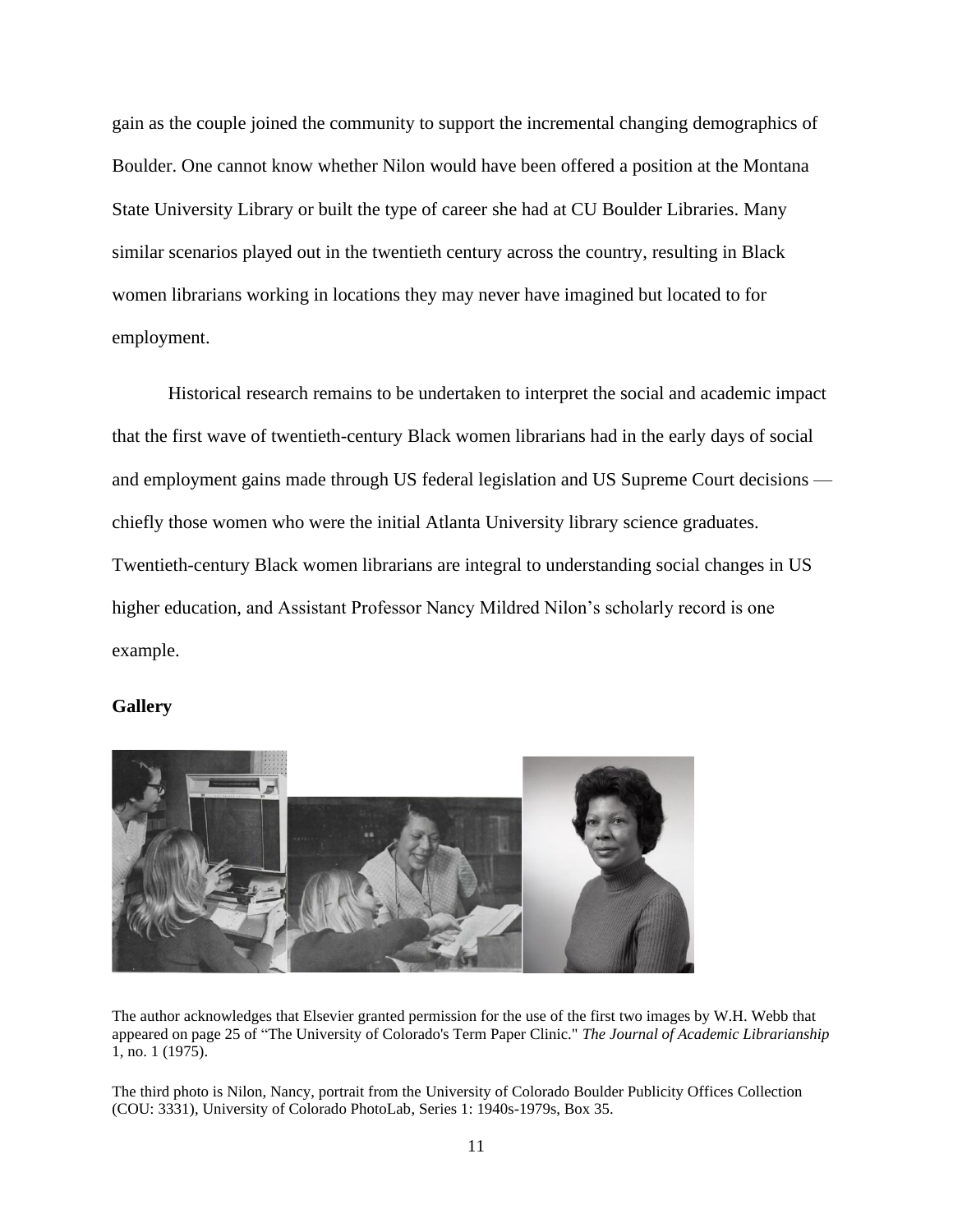# **Acknowledgments**

The author would like to thank the following people for their assistance through personal interviews or research.

- Professor Charles Nilon, School of Natural Resources, University of Missouri
- Dr. George Jones, retired, Boulder, CO
- Professor William (Bill) King, retired, CU Boulder Ethnic Studies
- Suzanne Wilson, CU alumna
- Sarah Vlasity, Archives Specialist, Carnegie Branch, Boulder Public Library
- Jennifer C. Sanchez Photographic Archivist, Rare and Distinctive Collections (RaD), CU Boulder Libraries
- Dave Hays, Archivist, RaD, CU Boulder Libraries
- Associate Professor Barb Losoff, Science Librarian, CU Boulder Libraries
- Associate Professor Gene Hayworth, RaD, CU Boulder Libraries

The author acknowledges that Elsevier granted permission for the use of two images by W.H. Webb that appeared on page 25 of "The University of Colorado's Term Paper Clinic." *The Journal of Academic Librarianship* 1, no. 1 (1975).

Nilon, Nancy, portrait from the University of Colorado Boulder Publicity Offices Collection (COU: 3331), University of Colorado PhotoLab, Series 1: 1940s-1979s, Box 35.

<sup>2</sup> Nancy Mildred Nilon, "Curriculum Vita (CV) of Nancy Mildred Nilon, 1939 – 1983", typed copy, University of Colorado Boulder Libraries, Boulder, CO. Page 1.

<sup>3</sup> Dumont, R. R. "The Educating of Black Librarians: An Historical Perspective." *Journal of Education for Library and Information Science* 26, no. 4 (1986): 240-241. See also Velez, LaTesha and Melissa Villa-Nicholas. "Mapping Race and Racism in U.S. Library History Literature, 1997–2015." *Library Trends* 65, no. 4 (2017): 540-554.

<sup>4</sup> Gage, Margot, "(Nancy) Mildred Nilon. Published as McLean, Polly E. Bugros. *[A Legacy of](http://libraries.colorado.edu/record=b3479661~S3)  [Missing Pieces: The Voices of Black Women of Boulder County](http://libraries.colorado.edu/record=b3479661~S3)*. Boulder, Colo: University of Colorado, 2002.

<sup>5</sup> Lipscomb, Carolyn E. "Race and Librarianship: Part I." *Journal of the Medical Library Association* 92, no. 3 (2004): 299-301.

<sup>6</sup> Lipscomb, Carolyn E. "Race and Librarianship: Part I." p. 1.

<sup>&</sup>lt;sup>1</sup> Gage, Margot, "(Nancy) Mildred Nilon. Born 1920." Transcript of an oral history conducted 2001 by Margot Gage, *Voices of Black Women of Boulder Country Oral History Project* directed by University of Colorado Boulder Media Studies Professor Polly McLean. Maria Rogers Oral History Program, Boulder Public Library, [OH 1311.](https://oralhistory.boulderlibrary.org/transcript/oh1311t.pdf) Page 3.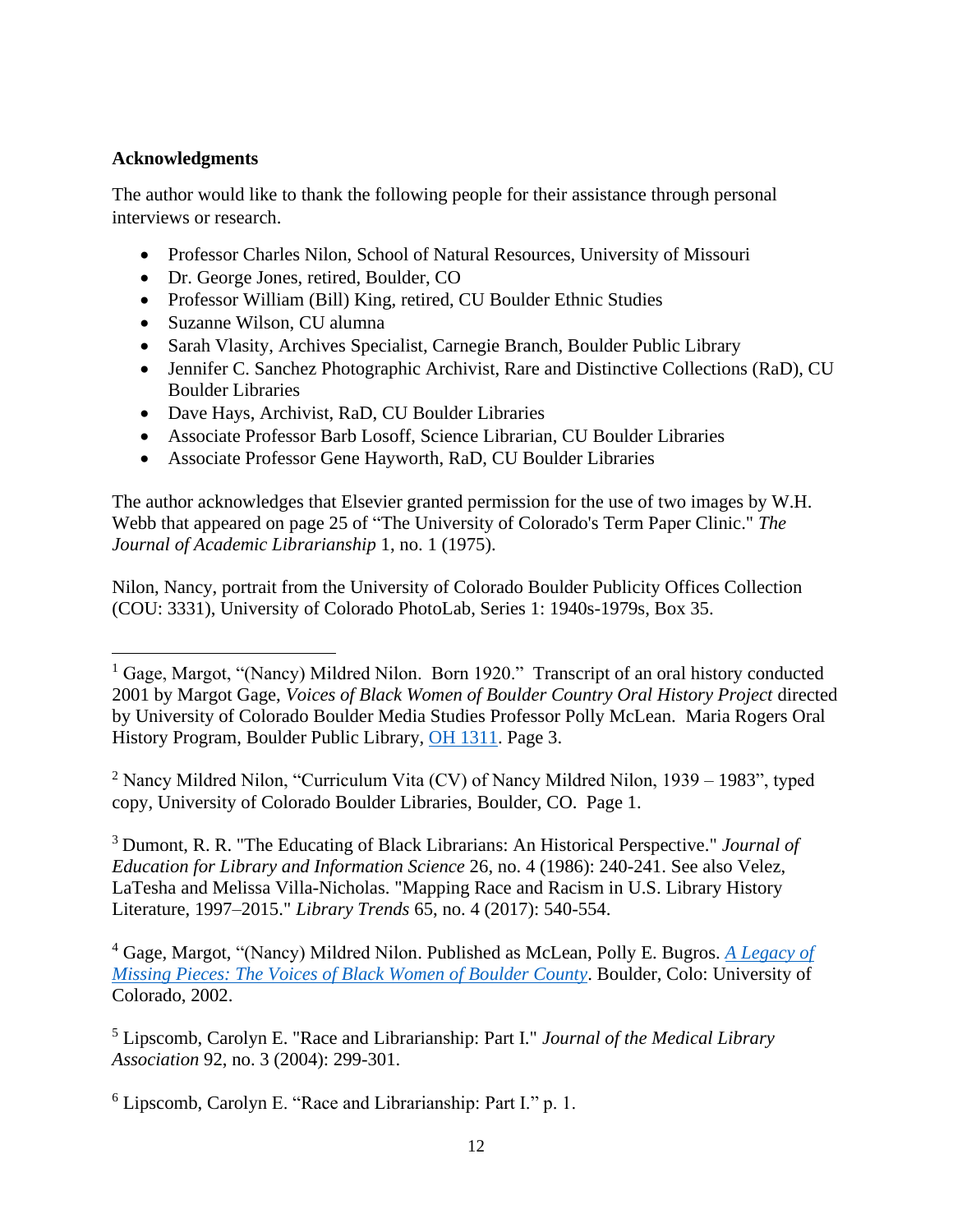<sup>7</sup> Davis, William E. *Glory Colorado: Volume 2: A History of the University of Colorado, 1963- 2000*. Boulder, Colo: University of Colorado, 2007. Page \_\_\_\_

<sup>8</sup> Gage, Margot, "(Nancy) Mildred Nilon. Page 14.

<sup>9</sup> University of Colorado. "University of Colorado Directory." *University of Colorado Directory* (1962).

<sup>10</sup> United States. Bureau of the Census. *1950 Census of Population, Preliminary Reports [Population of States by Counties] Colorado*. Washington: 1950. And The population of Boulder city in 1950 was 19,916. Specifically, the Negro population in Boulder was 56. See Brunsman, Howard G. and United States. Bureau of the Census*. Census of Population, 1950: Volume II, Part 6, Characteristics of the Population, Number of Inhabitants, General and Detailed Characteristics of the Population. Colorado*. Washington: U.S. G.P.O, 1952. By 1960, Boulder's population had grown to 37,718, an increase of 88.6% from 1950 according to United States. Bureau of the Census*. Census of Population, 1960: Volume 1. Characteristics of the Population: Number of Inhabitants, General Population Characteristics, General Social and Economic Characteristics, and Detailed Characteristics*. Washington, D.C: U.S. Bureau of the Census, 1963.

<sup>11</sup> "The University of Colorado's Term Paper Clinic." *The Journal of Academic Librarianship* 1, no. 1 (1975): 24.

 $12$  Dr. George Jones (retired) in discussion with the author, May 5, 2021. At the time Jones was the Director of Developmental Disabilities for the State of Colorado and had received a sixmonth research leave to complete his doctorate. His dissertation was entitled, "Some Dimensions of an Urban Experience: The Wananchi of Nairobi, Kenya, and their Perceptions of the Health Care Delivery System." 1976.

<sup>13</sup> "Civil Rights Teaching: Freedom Schools," Social Justice Books: A Teaching for Change Project.<https://socialjusticebooks.org/booklists/civil-rights-teaching/freedom-schools/>Accessed September 3, 2021. See also, "Exploring the History of Freedom Schools," Civil Rights Teaching, Teaching for Change. [https://www.civilrightsteaching.org/exploring-history-freedom](https://www.civilrightsteaching.org/exploring-history-freedom-schools)[schools](https://www.civilrightsteaching.org/exploring-history-freedom-schools) Accessed September 3, 2021.

<sup>14</sup> Lubans, John. *Educating the Library User*. New York: R.R. Bowker Co, 1974. Murphy and Nilon, "The Reference/Advisory Interview: Its Contributions to Library-User Education," pp. 287-306. [https://archive.org/details/educatinglibrary00luba Accessed September 3,](https://archive.org/details/educatinglibrary00luba%20Accessed%20September%203) 2021.

<sup>15</sup> Murphy and Nilon, "The Reference/Advisory Interview," p. 287.

<sup>16</sup> Murphy and Nilon, page 288-289. "There is nothing new in the idea that the library has served a middle-class elite; the Public Library Inquiry state that some 20 years ago.<sup>4</sup> What is newer is the effort made in recent years by an increasing number of "socially responsible" librarians to reach out to other subcultures within our society and mount campaigns to heighten awareness and raise public consciousness regarding the kinds of services libraries are capable of offering,